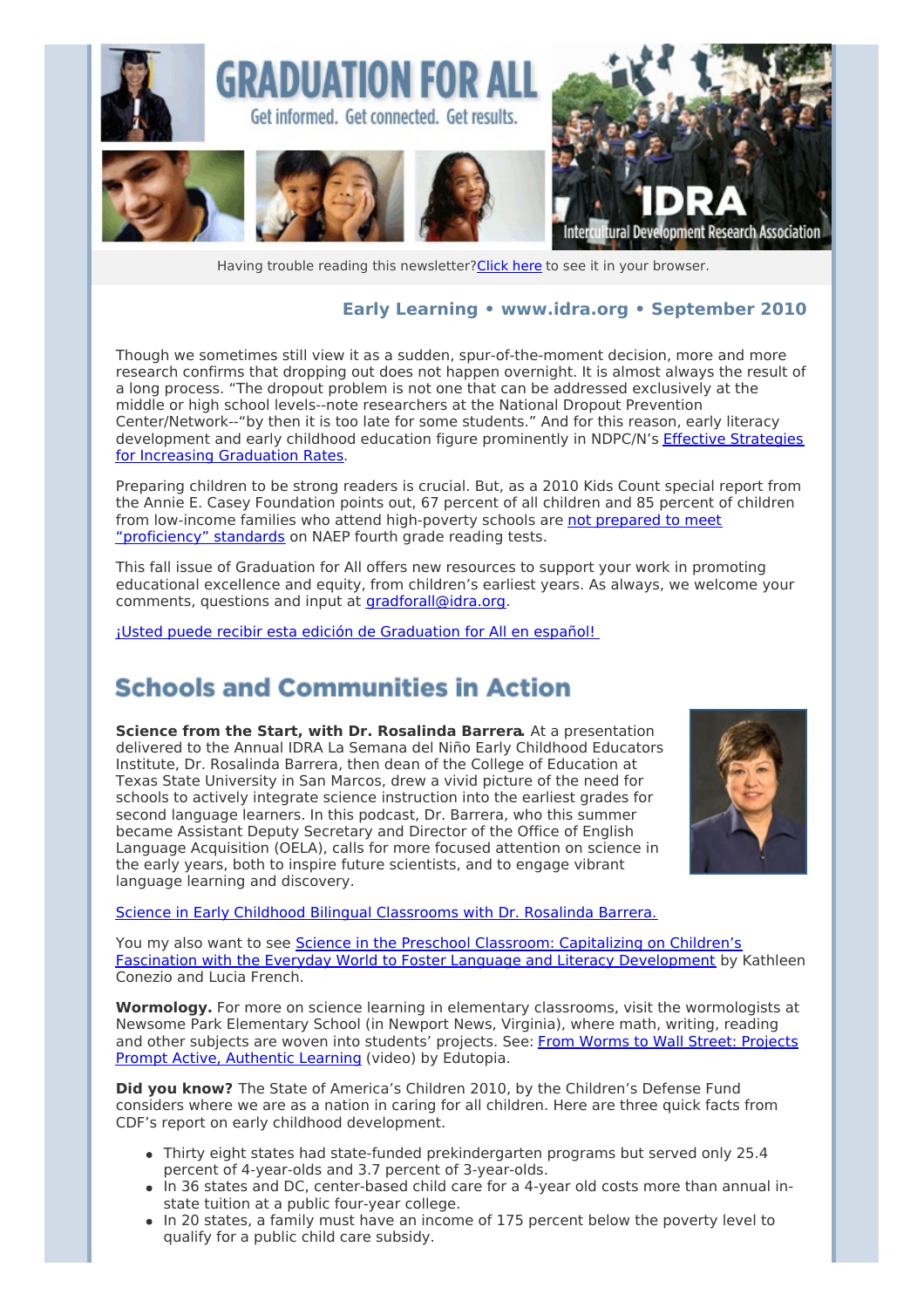#### For the full [report.](http://idra.createsend1.com/t/r/l/akiitl/l/h)

**Partnerships and the Power of Mutual Respect.** Recognizing that the best family-school partnerships reflect consistent, reciprocal, respectful relationships, and two-way communication, the National Association for the Education of Young Children (NAEYC) named ten programs around the country as exemplary in family engagement. From the Montgomery County Community College Children's Center in Blue Bell, PA to Sheltering Arms Early Education & Family Center in Atlanta, these programs created a foundation for partnership through consistent communication, valuing family involvement in decision-making, and the reciprocal exchange of knowledge. And, they created a context for ongoing support and development of teachers and program leaders.

- To learn more about NAEYC's [Engaging](http://idra.createsend1.com/t/r/l/akiitl/l/k) Diverse Families initiative.
- To visit NAEYC's summary of recent literature on family [engagement](http://idra.createsend1.com/t/r/l/akiitl/l/u).

**Pre-School Readiness and Parent Partnership.** Home Instruction for Parents of Preschool Youngsters is a three-year parent involvement and school readiness program in which learning and play go hand-in-hand. In this Classnotes podcast, Ms. Frances Guzmán, M.Ed., describes how HIPPY, a long-time partner of IDRA's Texas PIRC, is preparing young children for the classroom and strengthening connections between parents and their children's school.

To hear the "Supporting Parents of [Preschoolers"](http://idra.createsend1.com/t/r/l/akiitl/l/o) podcast.

- To learn more about Home Instruction for Parents of Preschool [Youngsters](http://idra.createsend1.com/t/r/l/akiitl/l/b).
- For a March, 2009 summary of [evaluation](http://idra.createsend1.com/t/r/l/akiitl/l/n) research on HIPPY's programs.

## **Toolbox**

**New this Fall! Semillitas de Aprendizaje and Cartitas ("Seedlings" and "Letters Home" series).** Semillitas de Aprendizaje is a new series that stems from research IDRA has conducted on its Reading Early for Academic Development (READ) project, funded by the U.S. Department of Education. READ preschool centers establish "classrooms of excellence" that ensure reading, cognitive and emotional success for all preschool children through a print-rich environment with appropriate accommodations for children with disabilities.



The Semillitas series includes…

- **Big Books and Small Readers.** (Spanish, English) A set of ten beautifully-illustrated stories, based on the art of storytelling and designed for literacy development with culturally-relevant materials for 3- and 4-year-old children.
- **Cartitas Series** Letters Home with Activity Cards (Spanish, English) A set of 10 letters for teachers to send home for parents. Each card has activities related the big book/small reader titles above.
- **Preschool Math and Self Concept Books** (Spanish, English) A set of 15 small books for classroom use and for parents to use with their children at home. The books feature photos of farm animals and focus on numeracy, science and social-emotional development.

To learn more about Semillitas de aprendizaje and to place orders for the series, visit: [www.idra.org/Quality\\_Early\\_Education/Semillitas/](http://idra.createsend1.com/t/r/l/akiitl/l/p)

## **Youth Voices**

"I saw all these numbers at the carnival!" - pre-kindergartener, "Giving New Jobs to Numbers," inspired by the story El Viejo Reloj.

**Children's Literature and Critical Thought.** Children's literature can capture children's hearts and engage creative and critical thought. These ideas are explored in a podcast conversation with Dr. Juanita García, who uses children's literature to encourage students to read deeply, analyze, question and make associations with the stories. To hear the IDRA Classnotes podcast, visit Building Critical Thought through [Children's](http://idra.createsend1.com/t/r/l/akiitl/l/x) Literature.

To see samples of how children gave new jobs to numbers, inspired by a critical and creative reading of "El Viejo Reloj," see:

- [Kindergarteners](http://idra.createsend1.com/t/r/l/akiitl/l/m) give new jobs to numbers
- Third graders give new jobs to [numbers](http://idra.createsend1.com/t/r/l/akiitl/l/c)